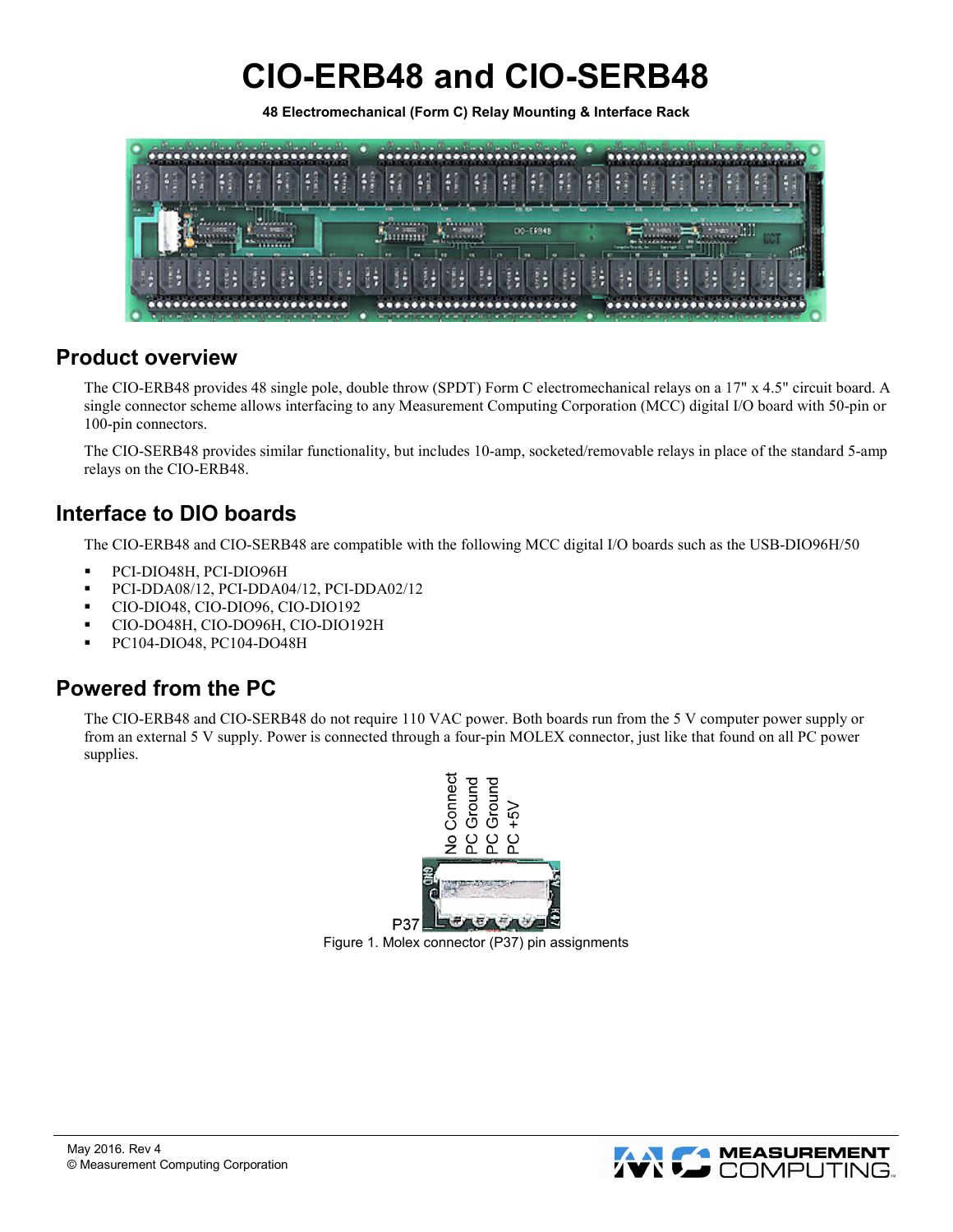### **Screw terminal wiring**

The CIO-ERB48/CIO-SERB48 has screw terminals for connecting field wiring to the relays. Each relay has three terminals: Common, Normally Open and Normally Closed. The screw terminals are high-quality jaw types that do not bind when removing wires. Wire gages 12-22 AWG are recommended.

The CIO-ERB48 has a maximum current of 4.3 A.

The CIO-SERB48 has a maximum current of 7.5 A.



Figure 2. Typical relay channel

#### **CIO-ERB48/CIO-SERB48 50-pin connector**

The CIO-ERB48/CIO-SERB48 are designed for high-density applications. Because 48 electromechanical relays fit on one board, all 48 digital I/O lines of a DIO48 are needed to switch the relays. It is not practical to use a CIO-ERB48/CIO-SERB48 with a 24-bit digital I/O board, so there is no provision for 37-pin connectors.

The 50-pin connector is laid out in the style of all MCC 50-pin and 100-pin digital connectors, so you can use the CIO-ERB48 with a large variety of digital I/O boards.

| 50<br>GND<br>48<br>RELAY 17<br>46<br>RELAY 19<br>44<br>RELAY 21<br>42<br>RELAY 23<br>40<br>RELAY <sub>9</sub><br>38<br>RELAY 11<br>RELAY 13<br>36<br>34<br>RELAY 15<br>32<br>RELAY 1<br>30<br>RELAY 3<br>RELAY <sub>5</sub><br>28<br>26<br>RELAY <sub>7</sub> | C<br>$\bullet$<br>$\bullet$<br>●<br>$\bullet$<br>●<br>$\bullet$<br>$\bullet$<br>O<br>۸<br>Δ<br>e<br>A<br>Ñ<br>Ð<br>O<br>Q<br>Ñ<br>ð<br>O<br>D<br>Q | 49<br>N/C<br>47<br>RELAY 18<br>45<br>RELAY 20<br>43<br>RELAY 22<br>41<br>RELAY 24<br>39<br>RELAY 10<br>37<br>RELAY 12<br>35<br>RELAY 14<br>33<br>RELAY 16<br>31<br>RELAY 2<br>29<br>RELAY 4<br>27<br>RELAY 6<br>25<br>RELAY 8 |
|---------------------------------------------------------------------------------------------------------------------------------------------------------------------------------------------------------------------------------------------------------------|----------------------------------------------------------------------------------------------------------------------------------------------------|-------------------------------------------------------------------------------------------------------------------------------------------------------------------------------------------------------------------------------|
| RELAY 41<br>24                                                                                                                                                                                                                                                | ●<br>C                                                                                                                                             | 23<br>RELAY 42                                                                                                                                                                                                                |
| RELAY 43<br>22                                                                                                                                                                                                                                                | C                                                                                                                                                  | 21<br>RELAY 44                                                                                                                                                                                                                |
| RELAY 45<br>20                                                                                                                                                                                                                                                | $\bullet$<br>A<br>$\bullet$                                                                                                                        | 19<br>RELAY 46<br>17                                                                                                                                                                                                          |
| 18<br>RELAY 47                                                                                                                                                                                                                                                | $\bullet$                                                                                                                                          | RELAY 48<br>15<br>RELAY 34                                                                                                                                                                                                    |
| 16<br>RELAY 33                                                                                                                                                                                                                                                | C                                                                                                                                                  | 13<br>RELAY 36                                                                                                                                                                                                                |
| RELAY 35<br>14<br>12                                                                                                                                                                                                                                          | e                                                                                                                                                  | 11<br>RELAY 38                                                                                                                                                                                                                |
| RELAY 37<br>10<br>RELAY 39                                                                                                                                                                                                                                    | C                                                                                                                                                  | 9<br>RELAY 40                                                                                                                                                                                                                 |
| 8<br><b>RFI AY 25</b>                                                                                                                                                                                                                                         | A                                                                                                                                                  | 7<br>RELAY 26                                                                                                                                                                                                                 |
| 6<br>RELAY 27                                                                                                                                                                                                                                                 | e                                                                                                                                                  | 5<br>RELAY 28                                                                                                                                                                                                                 |
| 4<br>RELAY 29                                                                                                                                                                                                                                                 | Α                                                                                                                                                  | 3<br>RELAY 30                                                                                                                                                                                                                 |
| $\overline{2}$<br>RELAY 31                                                                                                                                                                                                                                    |                                                                                                                                                    | 1<br>RFI AY 32                                                                                                                                                                                                                |
|                                                                                                                                                                                                                                                               |                                                                                                                                                    |                                                                                                                                                                                                                               |

Figure 3. 50-pin connector pinout

### **All Form C relays**

The CIO-ERB48/CIO-SERB48 has SPDT Form C relays, with each relay having three terminals.

- The center terminal is the Common terminal. This terminal is switched between the other two.
- The Normally Closed terminal is in contact with the Common terminal whenever the CIO-ERB48/CIO-SERB488 is powered up, reset, or when a 0 is written to the controlling bit of the digital I/O board.
- The Normally Open terminal is in contact with the Common terminal whenever a 1 is written to the controlling bit of the digital I/O board.